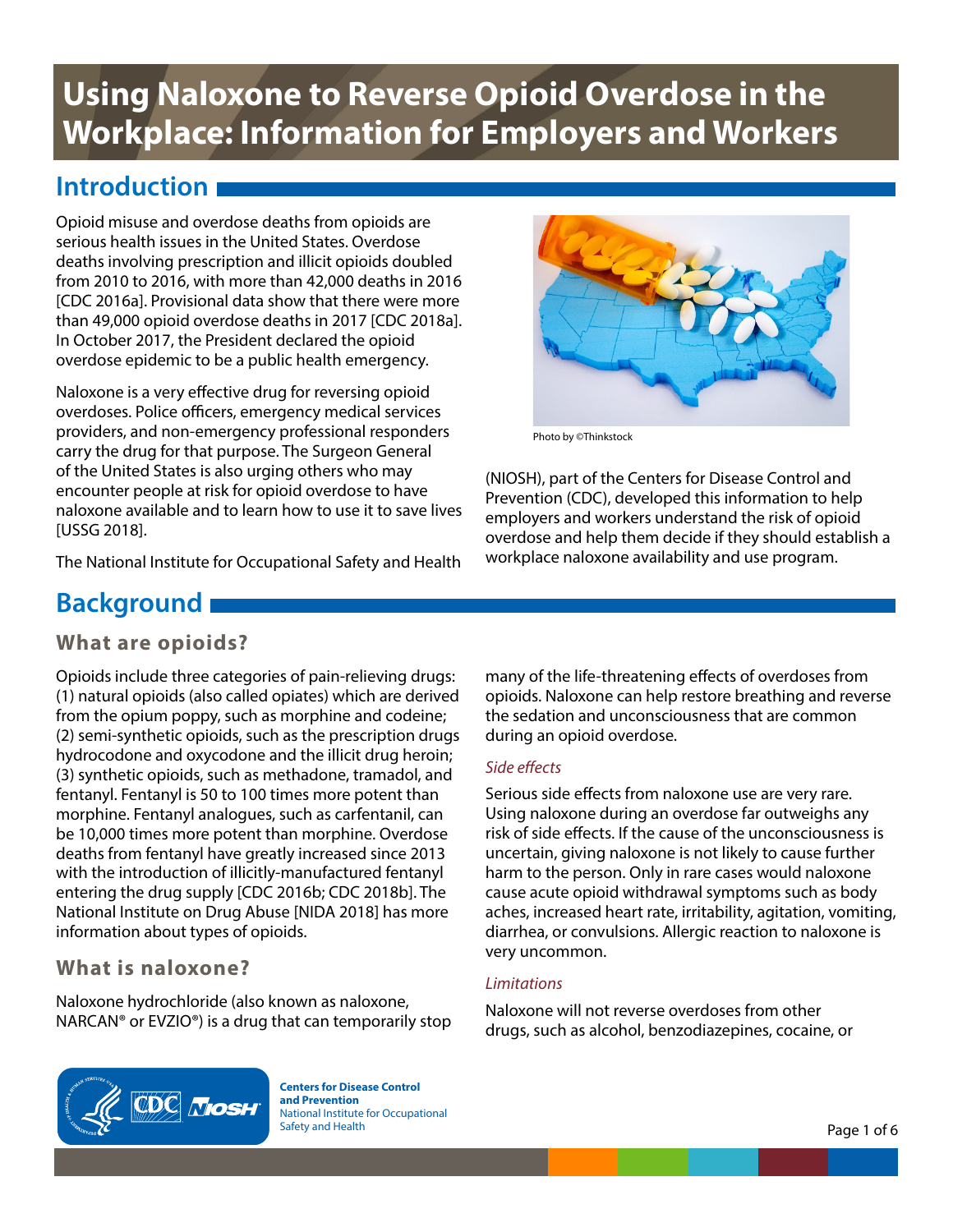amphetamines. More than one dose of naloxone may be needed to reverse some overdoses. Naloxone alone may be inadequate if someone has taken large quantities of opioids, very potent opioids, or long acting opioids. For this reason, call 911 immediately for every overdose situation.

## **Opioids and Work**

Opioid overdoses are occurring in workplaces. The Bureau of Labor Statistics (BLS) reported that overdose deaths at work from non-medical use of drugs or alcohol increased by at least 38% annually between 2013 and 2016. The 217 workplace overdose deaths reported in 2016 accounted for 4.2% of occupational injury deaths that year, compared with 1.8% in 2013 [BLS 2017]. This large increase in overdose deaths in the workplace (from all drugs) parallels a surge in overall overdose deaths from opioids reported by CDC [2017]. Workplaces that serve the public (i.e. libraries, restaurants, parks) may also have visitors who overdose while onsite.

#### *Workplace risk factors for opioid use*

Opioids are often initially prescribed to manage pain arising from a work injury. Risky workplace conditions that lead to injury, such as slip, trip, and fall hazards or heavy workloads, can be associated with prescription opioid use [Kowalski-McGraw et al. 2017]. Other factors, such as job insecurity, job loss, and high-demand/lowcontrol jobs may also be associated with prescription opioid use [Kowalski-McGraw et al. 2017]. Some people who use prescription opioids may misuse them and/ or develop dependence. Prescription opioid misuse may also lead to heroin use (Cicero et al. 2017]. Recent studies show higher opioid overdose death rates among workers in industries and occupations with high rates of work-related injuries and illnesses. Rates also were higher in occupations with lower availability of paid sick leave and lower job security, suggesting that the need to return to work soon after an injury may contribute to high rates of opioid-related overdose death [MDPH 2018, CDC 2018c]. Lack of paid sick leave and lower job security may also make workers reluctant to take time off to seek treatment.

## **Considering a Workplace Naloxone Use Program**

Anyone at a workplace, including workers, clients, customers, and visitors, is at risk of overdose if they use opioids. Call 911 immediately for any suspected overdose. Overdose without immediate intervention can quickly lead to death. Consider implementing a program to make naloxone available in the workplace in the event of an overdose. The following considerations can help you decide whether such a program is needed or feasible:

- Does the [state](https://www.drugabuse.gov/publications/medications-to-treat-opioid-addiction/naloxone-accessible) where your workplace is located allow the administration of naloxone by nonlicensed providers in the event of an overdose emergency?
- What liability and legal considerations should be addressed? Does your state's Good Samaritan law cover emergency naloxone administration?
- Do you have staff willing to be trained and willing to provide naloxone?
- Has your workplace experienced an opioid overdose or has there been evidence of opioid drug use onsite (such as finding drugs, needles or other paraphernalia)?
- How quickly can professional emergency response personnel access your workplace to



Photo by ©Thinkstock

#### provide assistance?

- Does your workplace offer other first aid or emergency response interventions (first aid kits, AEDs, trained first aid providers)? Can naloxone be added?
- Are the risks for opioid overdose greater in your geographic location? The National Center for Health Statistics provides data on drug overdose deaths in an online state dashboard. [CDC 2018a.]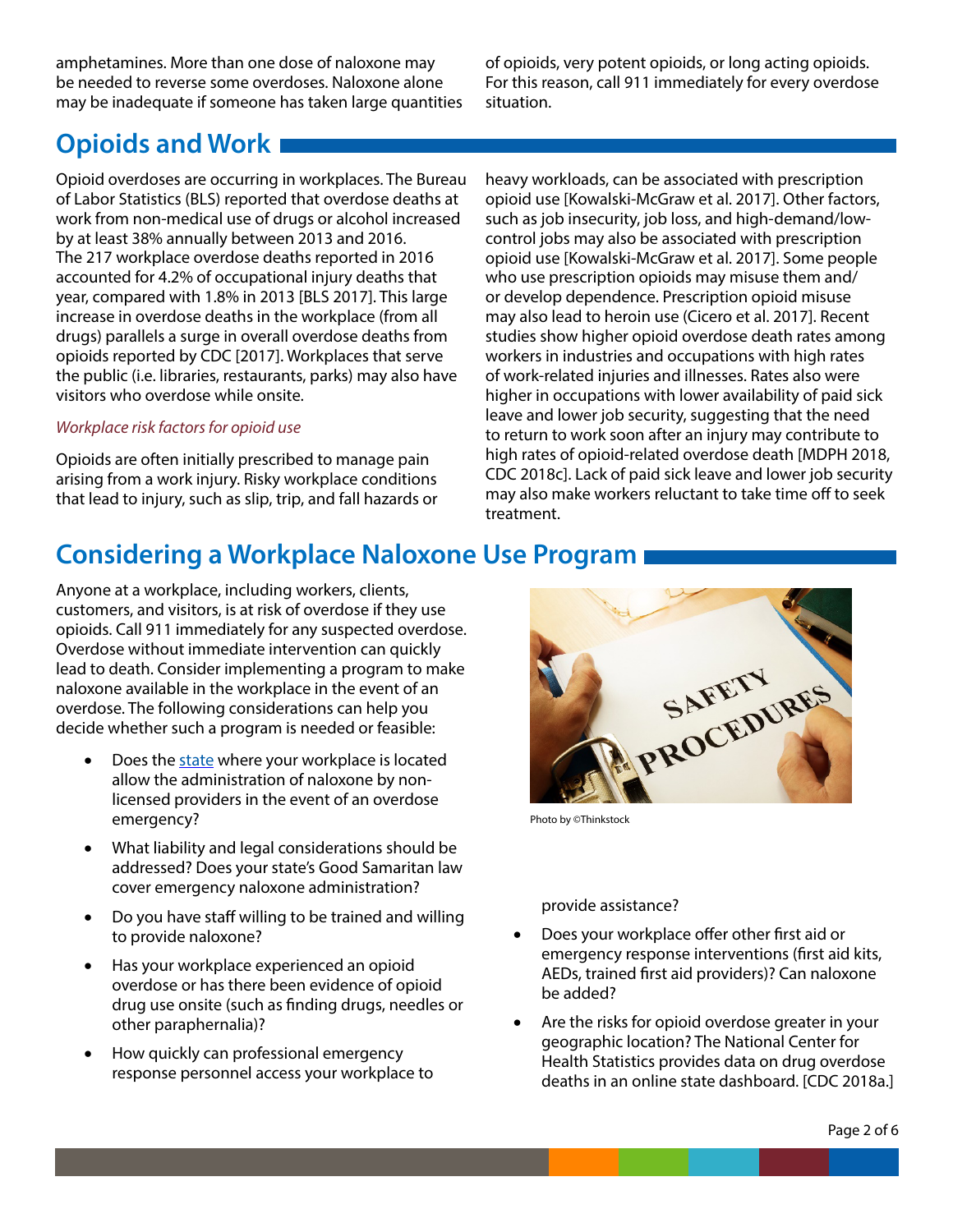- Are the risks for opioid overdose greater in your industry or among occupations at your workplace? [See MDPH 2018 and CDC 2018c.]
- Does your workplace have frequent visitors, clients, patients, or other members of the public that may be at increased risk of opioid overdose?

## **Establishing a Program**

You will need policies and procedures for the program. These should be developed in consultation with safety and health professionals. Involve the workplace safety committee (if present) and include worker representatives. You also will need a plan to purchase, store, and administer naloxone in case of overdose. Additional considerations for establishing a program are described below.

#### **Risk assessment**

Conduct a risk assessment before implementing the naloxone program.

- Decide whether workers, visiting clients, customers, or patients are at risk of overdose.
- Assess availability of staff willing to take training and provide naloxone.
- Consult with professional emergency responders and professionals who treat opioid use disorders in your area.

### **Liability**

Consider liability and other legal issues related to such a program.

### **Records management**

Include formal procedures for documenting incidents and managing those records, to include safeguarding the privacy of affected individuals. Maintain records related to staff roles and training.

### **Staff roles**

Define clear roles and responsibilities for all persons designated to respond to a suspected overdose. Include these roles and responsibilities in existing first aid or emergency response policies and procedures (first aid kits, AEDs, training for lay first-aid providers, and/or onsite health professionals).

Review the above questions periodically even if a program is not established right away. Ideally, a naloxone program is but a part of a more comprehensive workplace program on opioid awareness and misuse prevention.

### **Training**

Train staff to lower their risks when providing naloxone. Staff must be able to:

- • Recognize the symptoms of possible opioid overdose.
- • Call 911 to seek immediate professional emergency medical assistance.
- Know the dangers of exposure to drug powders or residue.
- Assess the incident scene for safety concerns before entering.
- Know when NOT to enter a scene where drug powders or residues are visible and exposure to staff could occur.
- Know to wait for professional emergency responders when drug powders, residues, or other unsafe conditions are seen.
- • Use personal protective equipment (PPE; nitrile gloves) during all responses to protect against chemical or biological exposures including opioid residues, blood, or other body fluids.
- • Administer naloxone and recognize when additional doses are needed.
- Address any symptoms that may arise during the response, including agitation or combativeness from the person recovering from an overdose.
- • Use additional first aid, CPR/basic life support measures. Opioid overdose can cause respiratory and cardiac arrest.

Prepare for possible exposure to blood. Needles or other sharps are often present at the scene of an overdose. Provide bloodborne pathogen training to responding staff members and consider additional protection, such as hepatitis B vaccination.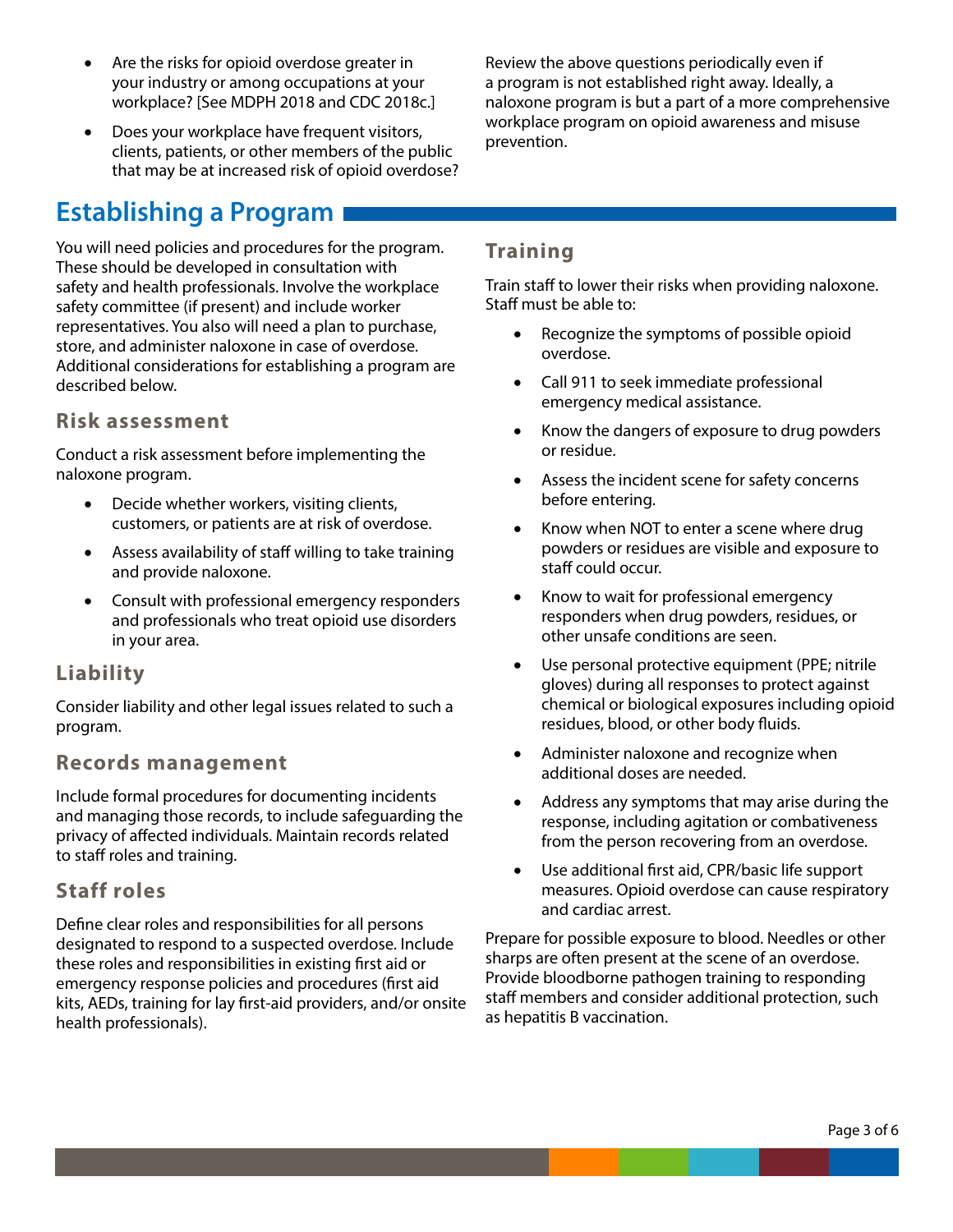## **Purchasing naloxone**

Naloxone is widely available in pharmacies. Most states allow purchase without a prescription. Choose nasal sprays or injectable forms that can be delivered with an auto-injector, a pre-filled syringe, or a standard syringe/ needle. Customize training to fit the formulation stocked at your workplace.

Consider the nasal spray formulation for its safety to lay providers and its ease of administration. Research shows that people trained on intranasal spray reported higher confidence both before and after training compared with people trained on injectable forms [Ashrafioun et al. 2016].

Stock a minimum of two doses of naloxone. Some workplaces may choose to stock more. In some cases, one dose of naloxone is inadequate to reverse an overdose. The size, layout, and accessibility of the workplace may require placement of doses in multiple locations. Consider the time needed to replace supplies when determining the number of doses to stock.

#### **Naloxone storage**

Follow manufacturer instructions for storing naloxone. Keep in the box or storage container until ready for use. Protect from light and store at room temperature (59- 77°F or 15-25°C). Naloxone can expire and its potency can wane over time. Note the expiration date for timely replacement.

### **PPE and other equipment storage**

Store personal protective equipment, such as disposable nitrile gloves, and other first aid equipment, such as a responder rescue mask, face shield, or bag valve mask (for use in rescue breathing or CPR) close to the naloxone for quick response. Include sharps disposal containers if injectable naloxone is used.

#### **Follow-up care planning**

Develop a plan for immediate care by professional healthcare providers, referral for follow-up care, and ongoing support for any worker who has overdosed. Include emergency assistance and support (i.e. Employee Assistance Program, mental health services) for lay staff responders and bystanders if necessary.



Photo by ©Thinkstock

#### **Maintaining a program**

Re-evaluate your program periodically. Assess for new risks. Plan for maintaining equipment and restocking of naloxone (including replacement of expired naloxone), other first aid supplies, and PPE.

#### *Check for updates to procedures and guidance*

Incorporate new medical and emergency response guidance regarding naloxone purchase, storage, and administration.

#### *Training review and update*

Schedule refresher training annually. Training on opioid overdose and naloxone use can be combined with other first aid/CPR training and certifications.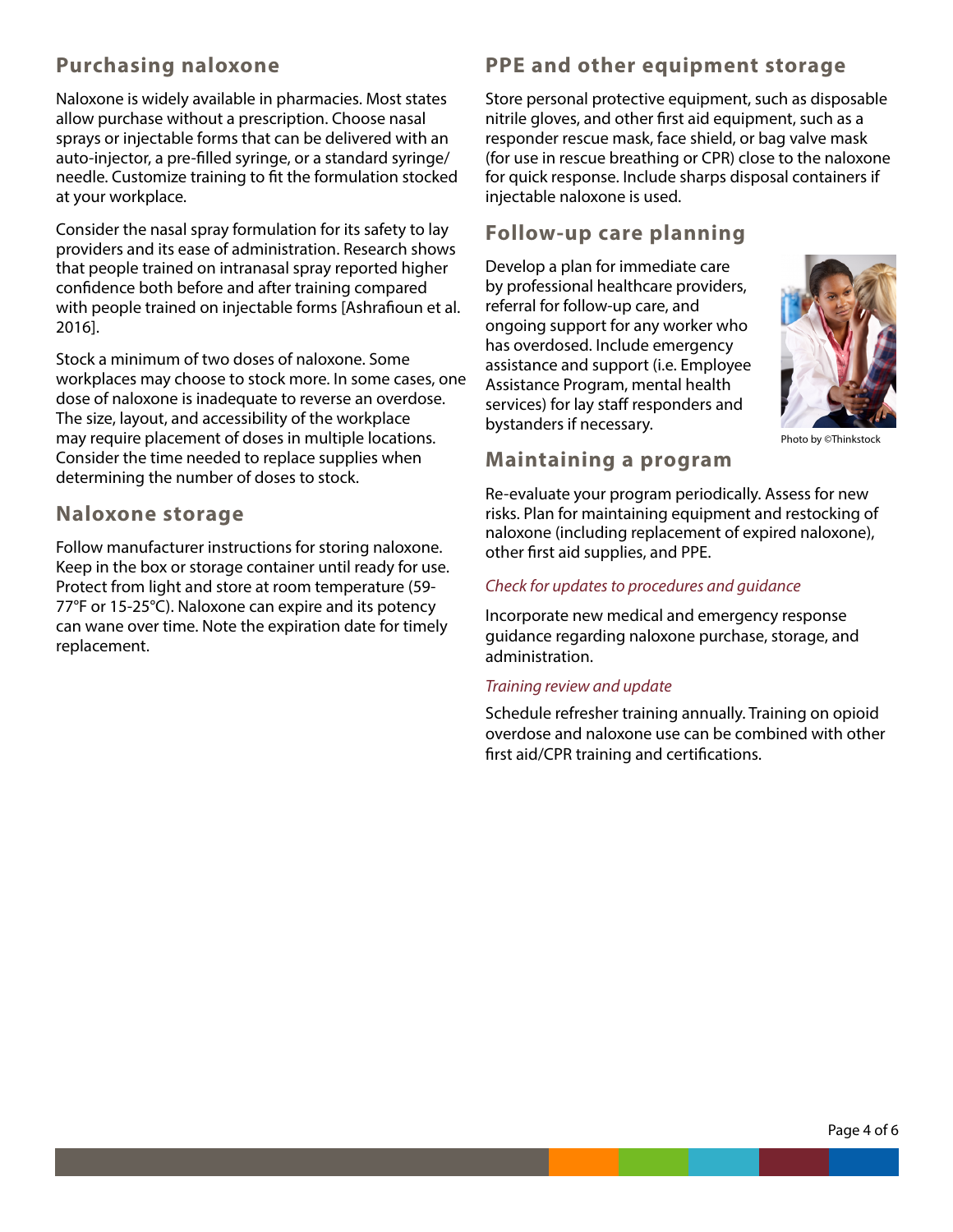## **References**

Ashrafioun L, Gamble S Herrmann M, Baciewicz G [2016]. Evaluation of knowledge and confidence following opioid overdose prevention training: A comparison of types of training participants and naloxone administration methods. Subst Abus 37(1):76-81. doi: 10.1080/08897077.2015.1110550

BC [2017]. Naloxone risk assessment tool – for non-public sector organizations. Prepared for the Joint Task Force on Overdose Response. Vancouver, BC: Canada. [https://www2.gov.bc.ca/assets/gov/overdose-awareness/naloxone\\_risk\\_](https://www2.gov.bc.ca/assets/gov/overdose-awareness/naloxone_risk_assessment_-_non-governmental_sectors.pdf) [assessment\\_-\\_non-governmental\\_sectors.pdf](https://www2.gov.bc.ca/assets/gov/overdose-awareness/naloxone_risk_assessment_-_non-governmental_sectors.pdf)

BLS (Bureau of Labor Statistics) [2017]. Economic News Release: Census of Fatal Occupational Injuries Summary, 2016. Washington, DC: Bureau of Labor Statistics, December 19, [https://www.bls.gov/news.release/cfoi.nr0.htm](https://www.bls.gov/news.release/cfoi.nr0.htm
)

CDC (Centers for Disease Control and Prevention) [2016a]. CDC guideline for prescribing opioids for chronic pain — United States, 2016. MMWR 65(1):1–49. <https://www.cdc.gov/mmwr/volumes/65/rr/rr6501e1.htm>

CDC [2016b]. Fentanyl Law Enforcement Submissions and Increases in Synthetic Opioid–Involved Overdose Deaths — 27 States, 2013–2014. MMWR 65(33):837-843

CDC [2017]. Provisional counts of drug overdose deaths, as of 8/16/2017. Atlanta, GA: U.S. Department of Health and Human Services, Centers for Disease Control and Prevention, National Center for Health Statistics, National Vital Statistics System. [https://www.cdc.gov/nchs/data/health\\_policy/monthly-drug-overdose-death-estimates.pdf](https://www.cdc.gov/nchs/data/health_policy/monthly-drug-overdose-death-estimates.pdf) 

CDC [2018a]. NVSS Vital Statistics Rapid Release: 12 Month-ending Provisional Number of Drug Overdose Deaths by Drug or Drug Class, as of 8/5/2018. Atlanta, GA: U.S. Department of Health and Human Services, Centers for Disease Control and Prevention, National Center for Health Statistics, National Vital Statistics System. [https://www.cdc.gov/](https://www.cdc.gov/nchs/nvss/vsrr/drug-overdose-data.htm) [nchs/nvss/vsrr/drug-overdose-data.htm](https://www.cdc.gov/nchs/nvss/vsrr/drug-overdose-data.htm)

CDC [2018b]. Health alert network: rising numbers of deaths involving fentanyl and fentanyl analogs, including carfentanil, and increased usage and mixing with non-opioids. Atlanta, GA: U.S. Department of Health and Human Services, Centers for Disease Control and Prevention.<https://emergency.cdc.gov/han/han00413.asp>

CDC [2018c]. Occupational Patterns in Unintentional and Undetermined Drug-Involved and Opioid-Involved Overdose Deaths — United States, 2007–2012. Atlanta, GA: U.S. Department of Health and Human Services, Centers for Disease Control and Prevention. [https://www.cdc.gov/mmwr/volumes/67/wr/mm6733a3.htm?s\\_cid=mm6733a3\\_e](https://www.cdc.gov/mmwr/volumes/67/wr/mm6733a3.htm?s_cid=mm6733a3_e) 

Cicero TJ, Ellis MS, Kasper ZA. [2017]. Increased use of heroin as an initiating opioid of abuse. Addict Behav. Nov;74:63- 66.

Hedegaard H, Warner M, Miniño AM. [2017]. Drug overdose deaths in the United States, 1999–2016. NCHS Data Brief, no 294 (Data table for Figure 2). Hyattsville, MD: National Center for Health Statistics. 2017/ CDC. Wide-ranging online data for epidemiologic research (WONDER). Atlanta, GA: CDC, National Center for Health Statistics; 2016. <https://www.cdc.gov/nchs/products/databriefs/db294.htm>

Kowalski-McGraw M, Green-McKenzie J, Pandalai S, Schulte PA [2017]. Characterizing the interrelationships of prescription opioid and benzodiazepine drugs with worker health and workplace hazards. J Occup Environ Med. Nov; 59(11):1114-1126

MDPH (Massachusetts Department of Public Health) [2018]. Opioid-related Overdose Deaths in Massachusetts by Industry and Occupation, 2011-2015. Boston, MA: MDPH Occupational Health Surveillance Program. <https://www.mass.gov/files/documents/2018/08/15/opioid-industry-occupation.pdf>

NIDA [2018]. Opioids: brief description. Washington, DC: National Institutes of Health, National Institute on Drug Abuse.<https://www.drugabuse.gov/drugs-abuse/opioids>

USSG (U.S. Surgeon General) [2018]. Surgeon General's Advisory on Naloxone and Opioid Overdose. Washington, DC: U.S. Department of Health and Human Services, Office of the U.S. Surgeon General. [https://www.surgeongeneral.gov/](https://www.surgeongeneral.gov/priorities/opioid-overdose-prevention/naloxone-advisory.html
) [priorities/opioid-overdose-prevention/naloxone-advisory.html](https://www.surgeongeneral.gov/priorities/opioid-overdose-prevention/naloxone-advisory.html
)